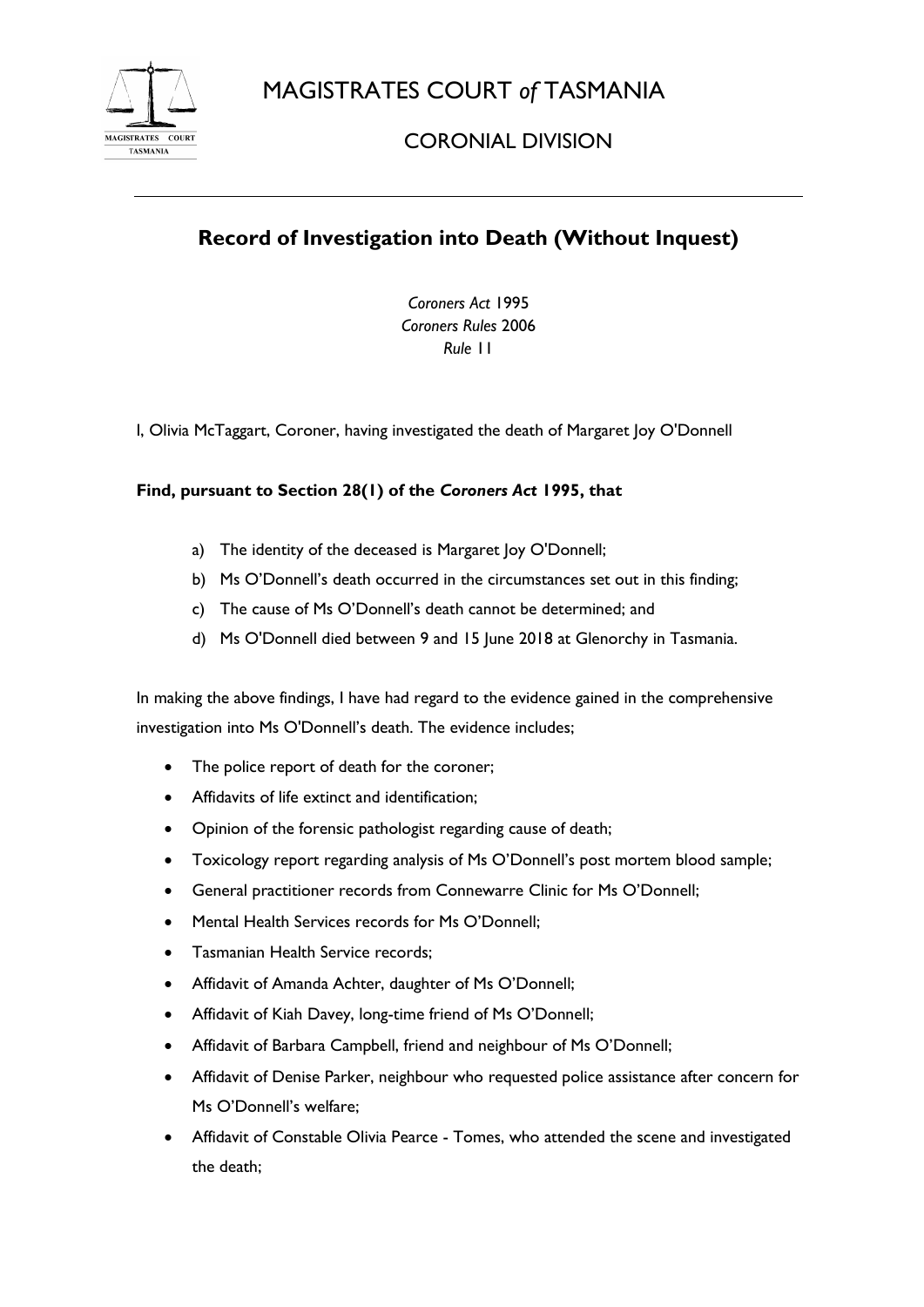- Report from Dr Scott Chamberlen regarding the capacity and health of Ms O'Donnell's grandmother, with whom Ms O'Donnell lived at the time of her death;
- Report of Dr A J Bell, coronial medical consultant, who reviewed the medical circumstances of Ms O'Donnell's death;
- Pharmaceutical Services Branch report and records regarding prescribing of Schedule 8 substances to Ms O'Donnell;
- Report from Dr G Pitt regarding prescribing to Ms O'Donnell; and
- Report from Dr Nicolle Ait Khelifa, Consultant Psychiatrist and Addiction Medicine Specialist who reviewed the prescribing of medication by Dr Pitt to Ms O'Donnell.

#### **Background**

Margaret Joy O'Donnell (born Margaret Joy Tomkinson) was born on 1 December 1966 and was aged 51 years at the time of her death. She was the child of Susan O'Donnell and Anthony Tomkinson. She had one sister, Roseanne. Ms O'Donnell was estranged from Roseanne and her biological father. Her mother, with whom she had little contact since the age of 10 years, died of natural causes in 2014. When Ms O'Donnell was a child her mother married Peter O'Donnell and Ms O'Donnell took her step-father's surname.

At the time of her death, Ms O'Donnell lived with her grandmother, Esma Coombe ("Esma") (now deceased) in Chapel Street in Glenorchy and done so since 2010. She was not employed at the time of her death and she was in receipt of a disability support pension.

Ms O'Donnell had four children: Amanda Achter, Leah Smith (deceased), Daniel Williams and Suzanne Williams.

Ms O'Donnell was in a relationship with James Holmstrom throughout the 1980s, during which time Amanda was born. Ms O'Donnell and Mr Holmstrom separated about three years after Amanda was born and Amanda went to live with Mr Holmstrom.

Ms O'Donnell married Steve Smith in the late 1980s, during which time they had Leah. Leah was severely disabled and placed into foster care. She died at the age of 8 years as a result of her disability. Ms O'Donnell and Mr Smith were divorced by 1996.

In the early 1990s Ms O'Donnell formed a relationship with John Williams during which time Daniel and Suzanne were born. Ms O'Donnell and Mr Williams separated in the late 1990s. Mr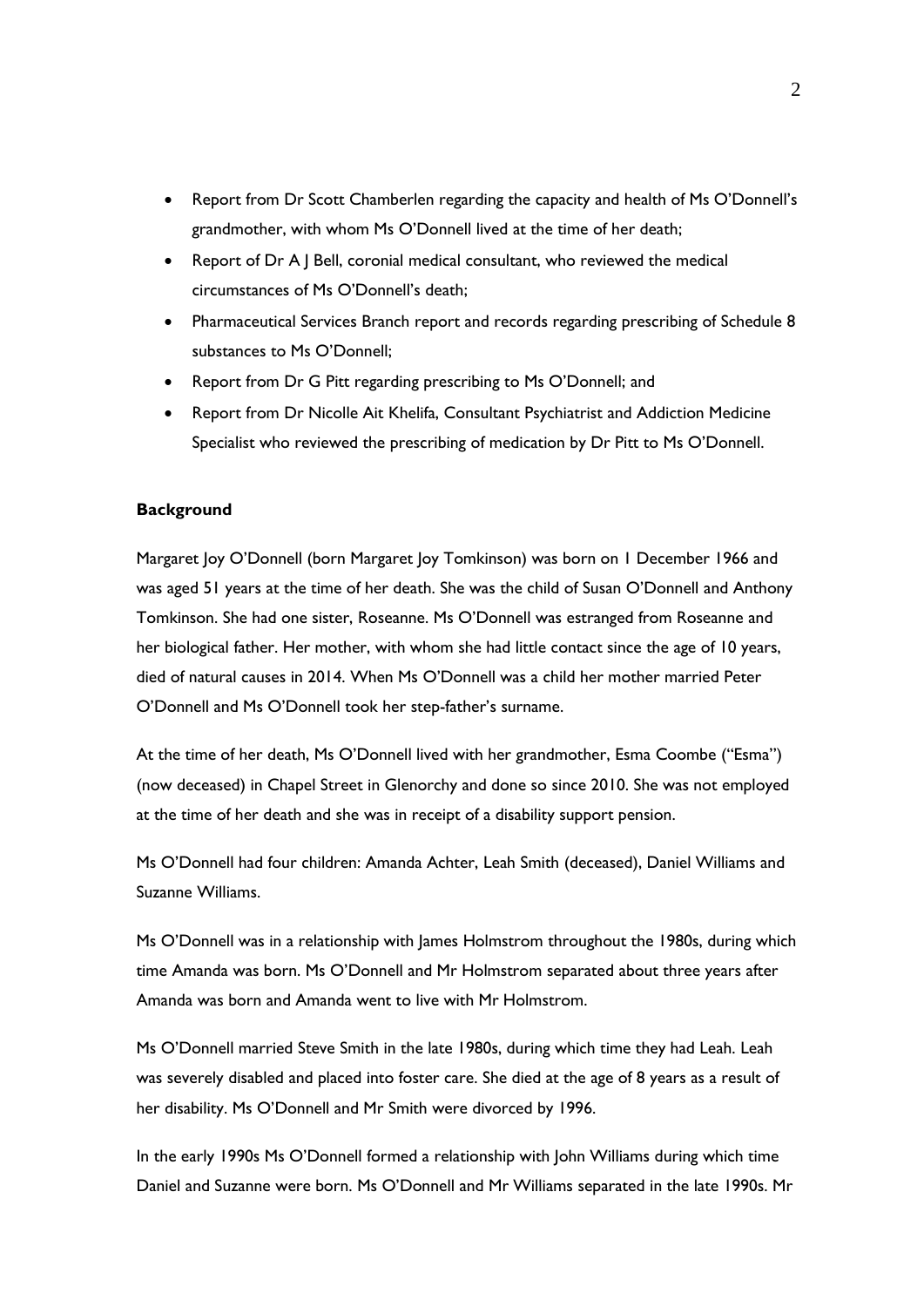Williams was granted custody of both Daniel and Suzanne following a custody dispute. Ms O'Donnell had little contact with Daniel and Suzanne after custody was granted to Mr Williams.

Ms O'Donnell had several forms of employment throughout her life, the last of which was in about 2002, when she worked as a freelance photographer.

#### **Ms O'Donnell's health**

Ms O'Donnell suffered from a number of long-term physical and mental health issues. Primarily, she suffered fibrocystic breast disease causing severe, chronic pain for which she required high dosage narcotic analgesia. She had undergone multiple breast lump excisions as a result of this condition. Other health conditions described in her records include lifelong asthma and periods of pyelonephritis and biliary colic. In 2017 she underwent successful surgery for bladder cancer. She had a past history of alcohol misuse and was a heavy smoker. She was under the care of her general practitioner, Dr Greg Pitt, on a regular basis from 2010 until her death.

In about 2008, Ms O'Donnell was diagnosed with, and underwent some treatment for, anxiety, depression and post-traumatic stress disorder. She reported to her psychologist at the time that she was affected by numerous incidents of past trauma and stressful events in her life. Her mental health continued to be poor until her death, affecting her sleep and ability to function. However, the medical records do not indicate that she suffered significant suicidal ideation.

In 2009, Ms O'Donnell was flagged as a suspected medication abuser on Royal Hobart Hospital records. There is very little other evidence in her medical history that she misused her prescription medication, sourced medication illegally or visited multiple doctors simultaneously to obtain excessive supplies of medication.

Since about 2000, Ms O'Donnell had been prescribed Schedule 8 narcotic substances by treating medical practitioners because of her chronic breast pain. Because of this lengthy history of prescribing and her need for them, she was assessed as being "drug dependent" by Dr Pitt in January 2011, shortly after he first started to treat her. Dr Pitt notified Pharmaceutical Services Branch of this fact and therefore required authorisations to prescribe Schedule 8 narcotic substances to Ms O'Donnell. I deal with this issue below in more detail. Dr Pitt continued to prescribe the narcotic oxycodone until her death. He also prescribed her a variety of other medications to assist her manager her chronic pain, mental health conditions and asthma.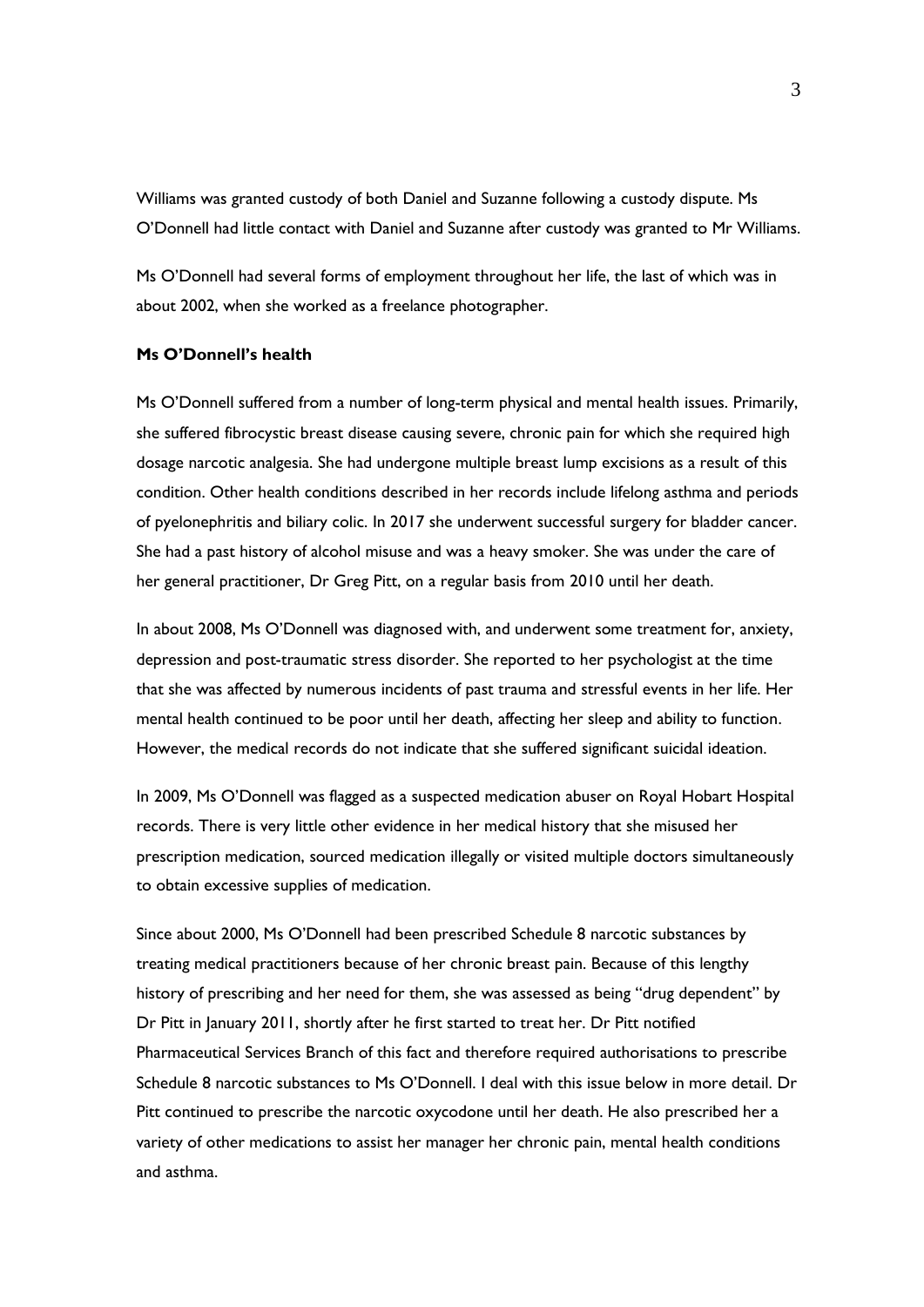In 2018, Ms O'Donnell was prescribed oxycodone, gabapentin, chlorpromazine and lorazepam by Dr Pitt. Dr Pitt last saw her on 15 May 2018, at which time he issued her regular monthly prescriptions for chlorpromazine, oxycodone and lorazepam.

#### **Circumstances of death and investigation**

In the two weeks before her death, Ms O'Donnell regularly attended the Calvary Hospital to visit her grandmother, Esma, who had been a patient since approximately 1 June 2018. Esma was 90 years of age at that time and suffered from a number of terminal medical conditions. The date of Ms O'Donnell's last visit is not able to be confirmed.

Ms O'Donnell was last known to be alive on 9 June 2018, when her neighbour, Barbara Campbell, spoke to her on the phone. Ms Campbell lived across the road from Ms O'Donnell and was good friends with Esma. She had known Ms O'Donnell for over 8 years. Ms Campbell also saw Ms O'Donnell the day prior and did not perceive anything out of the ordinary about her health or wellbeing at that time.

At 3.00pm on 15 June 2018, police officers attended Ms O'Donnell's home after concerns were raised for her welfare by another neighbour, Denise Parker. Ms Parker outlined to police that Ms O'Donnell had not been seen for at least 3 days, which she considered to be unusual as she was aware that Ms O'Donnell had been regularly driving to visit her grandmother in hospital.

Upon arrival, the attending police officers observed mail in the letter box and clothing hanging on the washing line. The residence was secure with all windows and doors locked. Most of the curtains in the residence were open. A locksmith attended the residence and entry was gained through the front door.

Ms O'Donnell's body was located in bed in the spare bedroom. She was found lying on her left side, facing the window and had the blankets pulled up to her face. She was clearly deceased, with her body in a state of decomposition. She was wearing underwear and a long-sleeved top.

A thorough investigation of the scene was undertaken by the attending police officers, including a Forensic Services officer. The keys to the front door were located on the inside of the door in the lock. Numerous medications prescribed to both Ms O'Donnell and Esma were located inside the residence. Police also located some expired medications inside a first aid kit in the bathroom. More recent medication was located in the living room, next to the lounge suite. The medication belonging to Ms O'Donnell and Esma was seized by the police officers.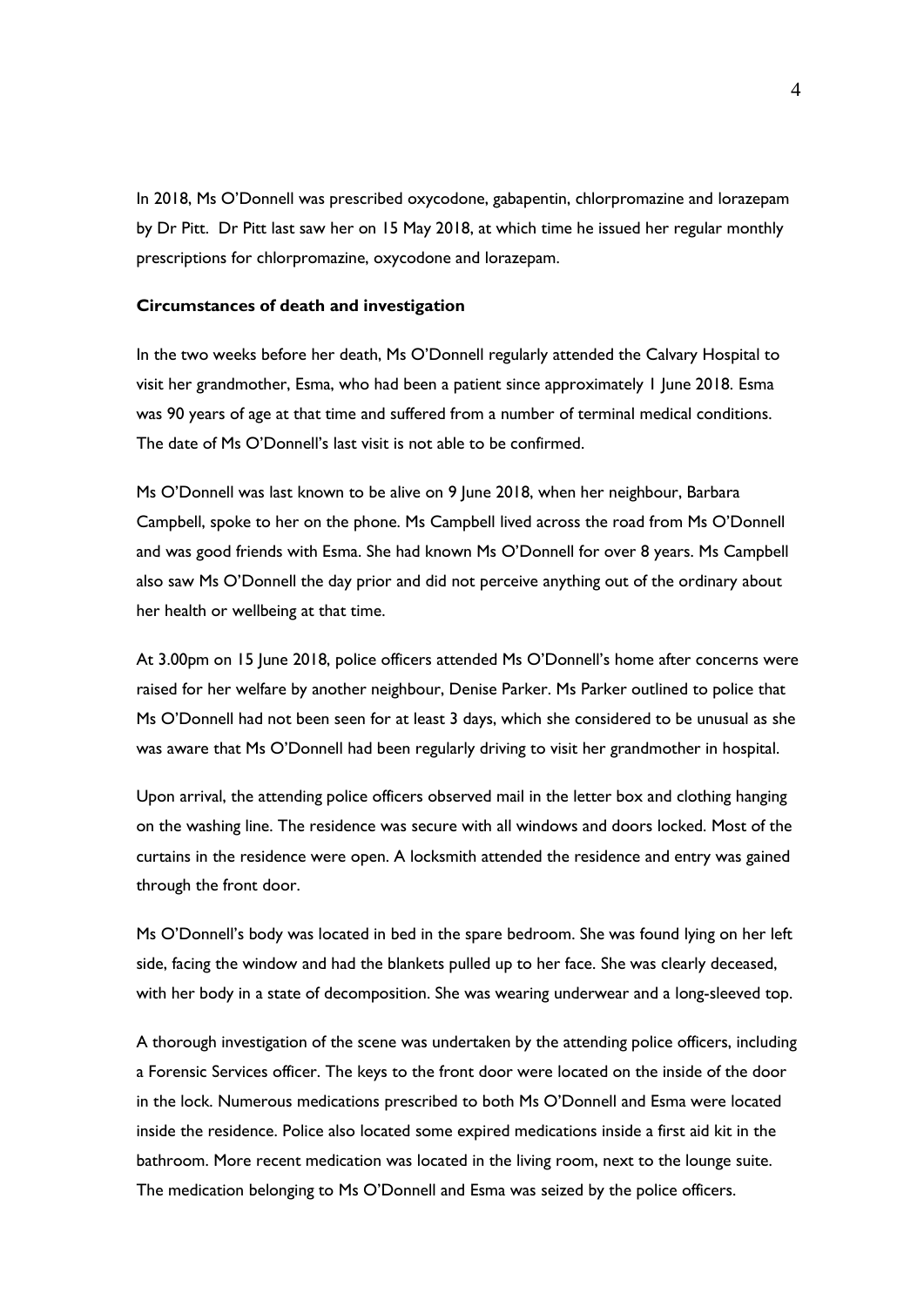I find that the residence was secure prior to Ms O'Donnell's death and there was no evidence of a disturbance at the scene or foul play. There were no observed or reported signs of physical injuries upon her body. There were no items reported stolen or missing from the residence and Ms O'Donnell's personal belongings were all accounted for.

An autopsy upon Ms O'Donnell was undertaken on 18 June 2018 by forensic pathologist, Dr Donald Ritchey. Dr Ritchey was unable to determine an anatomical cause of death, reporting that there were significant limitations in determining any due to Ms O'Donnell's state of decomposition. He did not detect evidence of violent injury. He did observe lung disease caused by smoking and calcified ulcerated atherosclerosis of the aorta but no natural disease that accounted for death.

A post-mortem blood sample from Ms O'Donnell was analysed by a forensic scientist, Neil McLachlan-Troup, at Forensic Science Service Tasmania. The results revealed that there was a high level of alcohol in Ms O'Donnell's blood. There were also numerous drugs detected in her blood. These included her own prescribed medications - oxycodone, gabapentin, mirtazapine and chlorpromazine. There were also reported fatal levels of the Schedule 8 opioid analgesics methadone and hydromorphone. These were not prescribed to Ms O'Donnell but had been prescribed to Esma at that time and likely were taken from her supply. There were other drugs found in her system, namely amiodarone, codeine, propranolol, paracetamol and promethazine. It appears that the codeine was from Esma's prescribed quantity located at the scene. The source of the others in this group is unclear.

Both Dr Ritchey and Mr McLachlan-Troup, in considering the toxicological results, noted that the stated quantities of all substances detected in the sample would have been significantly affected by decomposition processes and may be artificially elevated from the actual levels present at the time of death due to potential post-mortem redistribution and interferences present during analyses. Mr McLachlan-Troup noted, however, that the respiratory depressant effects of methadone are significantly enhanced when combined with the other central nervous system depressant substances.

Dr Ritchey opined that mixed drug toxicity was the more likely cause of death but the difficulty with the interpretation of the toxicology results and the limitations of the autopsy prevented him from being able to determine the cause of Ms O'Donnell's death.

There is no strong evidence to suggest that Ms O'Donnell intended to end her own life. There was no suicide note or similar messages left by her, nor any history of deliberate self-harm. The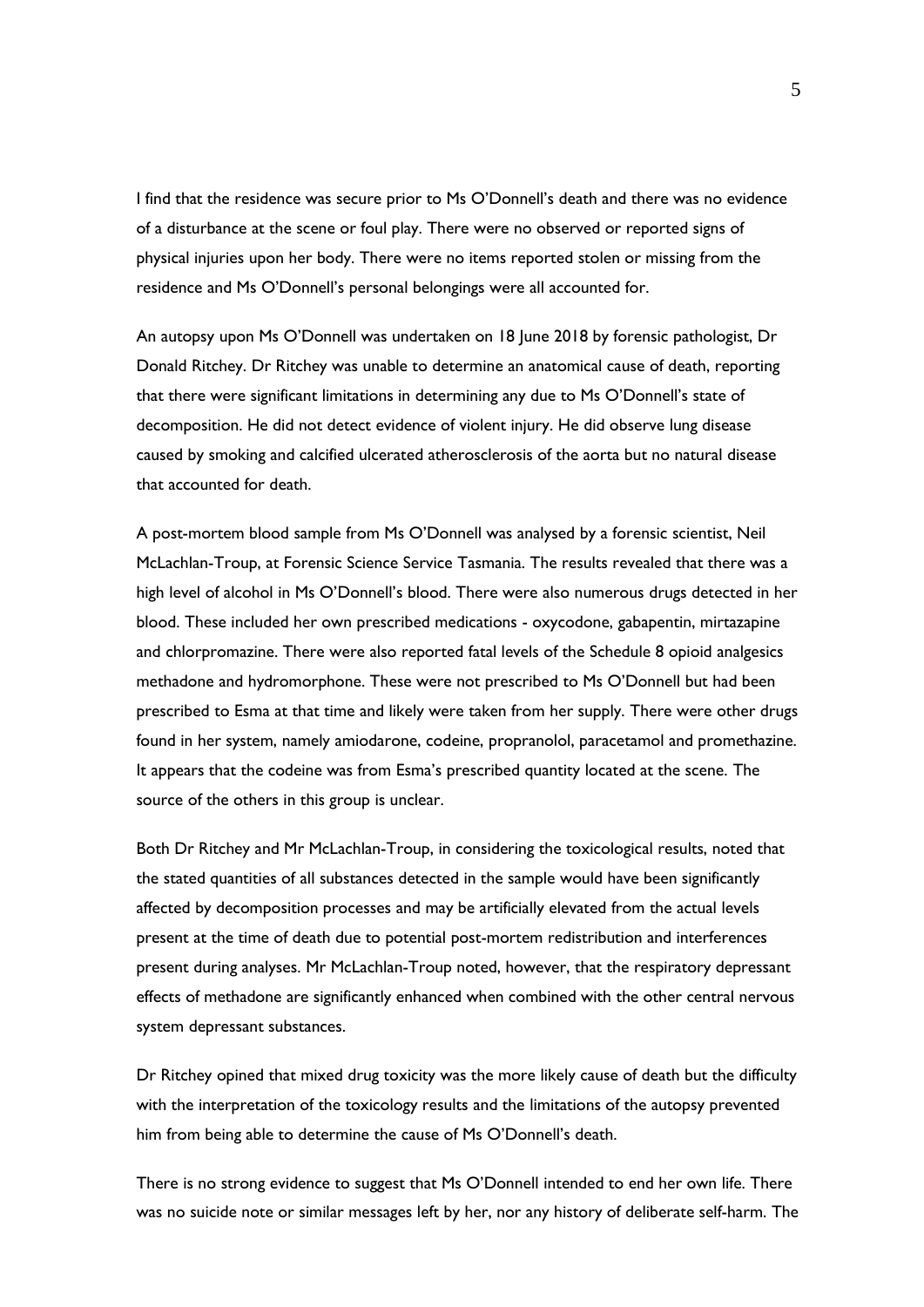affidavit evidence of those who knew Ms O'Donnell also indicates that she would be unlikely to do so. However, I cannot rule out the possibility of suicide. Her grandmother, with whom she was very close, was no longer in the house and her mental health may have deteriorated. Alternatively, Ms O'Donnell may have taken the opportunity with Esma's absence to misuse her (Esma's) medication, and died unintentionally from its toxic effects together with the effects of her own medication.

In summary, I cannot determine Ms O'Connell's cause of death. However, I am satisfied that her death was not the result of homicide. I find that Ms O'Donnell died either intentionally or unintentionally as a result of mixed drug (including alcohol) toxicity, or as a result of undetermined natural causes.

#### **Schedule 8 prescribing**

This investigation has been extended as I was required to consider potential prescribing issues by Dr Pitt raised in the original report of the Acting Chief Pharmacist on behalf of Pharmaceutical Services Branch (PSB).

PSB has statutory responsibility for administering the *Poisons Act* 1971 and the *Poisons Regulations* 2018. The Act and Regulations regulate the administration of all narcotic (or Schedule 8) substances in the State. Oxycodone, being the substance prescribed to Ms O'Donnell, is a Schedule 8 substance.

PSB keeps a record of all Schedule 8 prescribing on its database. The records show who received, who prescribed and where and when substances were dispensed. In addition to prescribing records, records are kept of all the authorities issued by PSB under the *Poisons Act* to medical practitioners authorising the prescription of narcotic substances. If a patient has previously been declared "drug dependent" by a medical practitioner, an authorisation to continue to prescribe is required immediately. As noted above, Ms O'Donnell had been declared drug dependent and authorities were required to allow prescribing to her.

This aspect of the investigation required me to seek a detailed report from Dr Pitt regarding his treatment and prescribing to Ms O'Donnell as well as further reports from the Acting Chief Pharmacist and an addiction medicine specialist.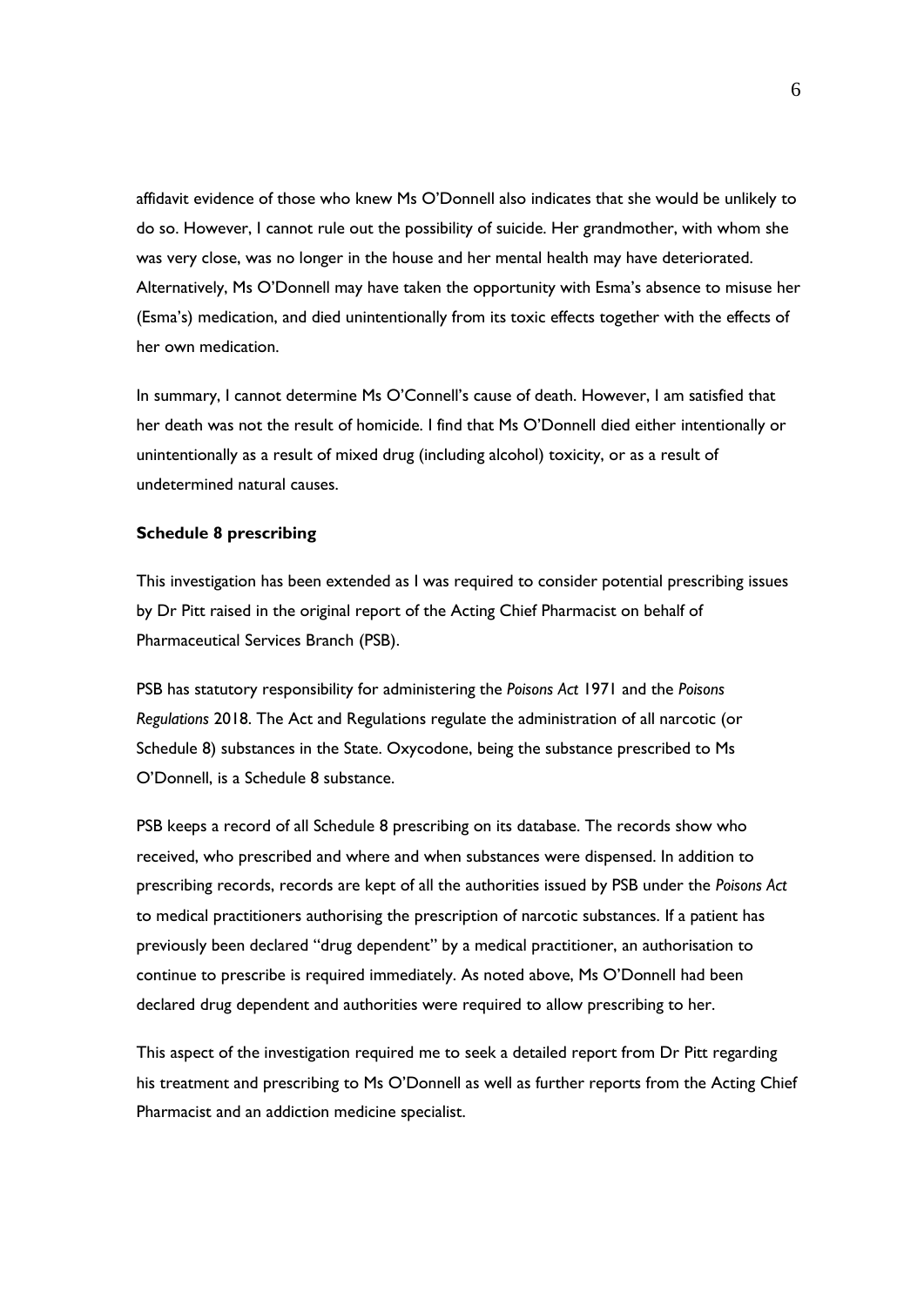The concerns of the Acting Chief Pharmacist in relation to Dr Pitt's treatment and prescribing included the following;

- The concurrent prescribing of multiple sedative and affect-modulating substances, substantially increasing the risk of dangerous sedation, accidental overdose and preventable death, which regime was not supported in an evidence-informed practice environment;
- The lack of sufficient review of Ms O'Donnell's prescribing regime by a pain medicine specialist and insufficient risk mitigation strategies given the high risk medication regimen;
- A documented history of failing to seek legal authorities under section 59E of the *Poisons Act* 1971 in order to prescribe Schedule 8 narcotics to Ms O'Donnell; and
- Failing to use the Real Time Prescription Monitoring system (DORA) so that he might view clinical information and dispensing data relating to Ms O'Donnell's Schedule 8 substances.

In his detailed response, Dr Pitt provided an explanation in respect of each of the issues raised by the Acting Chief Pharmacist. He stated that Ms O'Donnell was a difficult and complex patient whom he maintained on a closely monitored drug regime that, whilst not ideal, controlled her multiple complaints. He also stated that Ms O'Donnell did not at any time display behaviours predictive of drug misuse and, if she had, he would have taken various steps to restrict her prescribing.

Dr Pitt also responded to the issue of providing Schedule 8 substances to Ms O'Donnell without valid authorities under the *Poisons Act 1971.* He provided various reasons for some of the breaches, including that PSB did not send reminder notices to the correct address. His position was that any non-compliant activity with regard to prescribing without authority did not put Ms O'Donnell at risk.

In relation to not accessing DORA as a clinical decision support tool, he indicated that he found no reason to do so and other practitioners treating Ms O'Donnell had similarly not used it.

In relation to the issues raised by the Acting Chief pharmacist, I sought an opinion from Dr Nicolle Ait Khelifa, experienced consultant psychiatrist and addiction medicine specialist. Dr Ait Khelifa reviewed the relevant evidence and declined to criticise Dr Pitt in any significant way. She stated that *"There was a clear focus in the medical notes of Dr Pitt to seek psychological support of Ms O'Donnell's mental health and pain rather than increasing medications. There were no*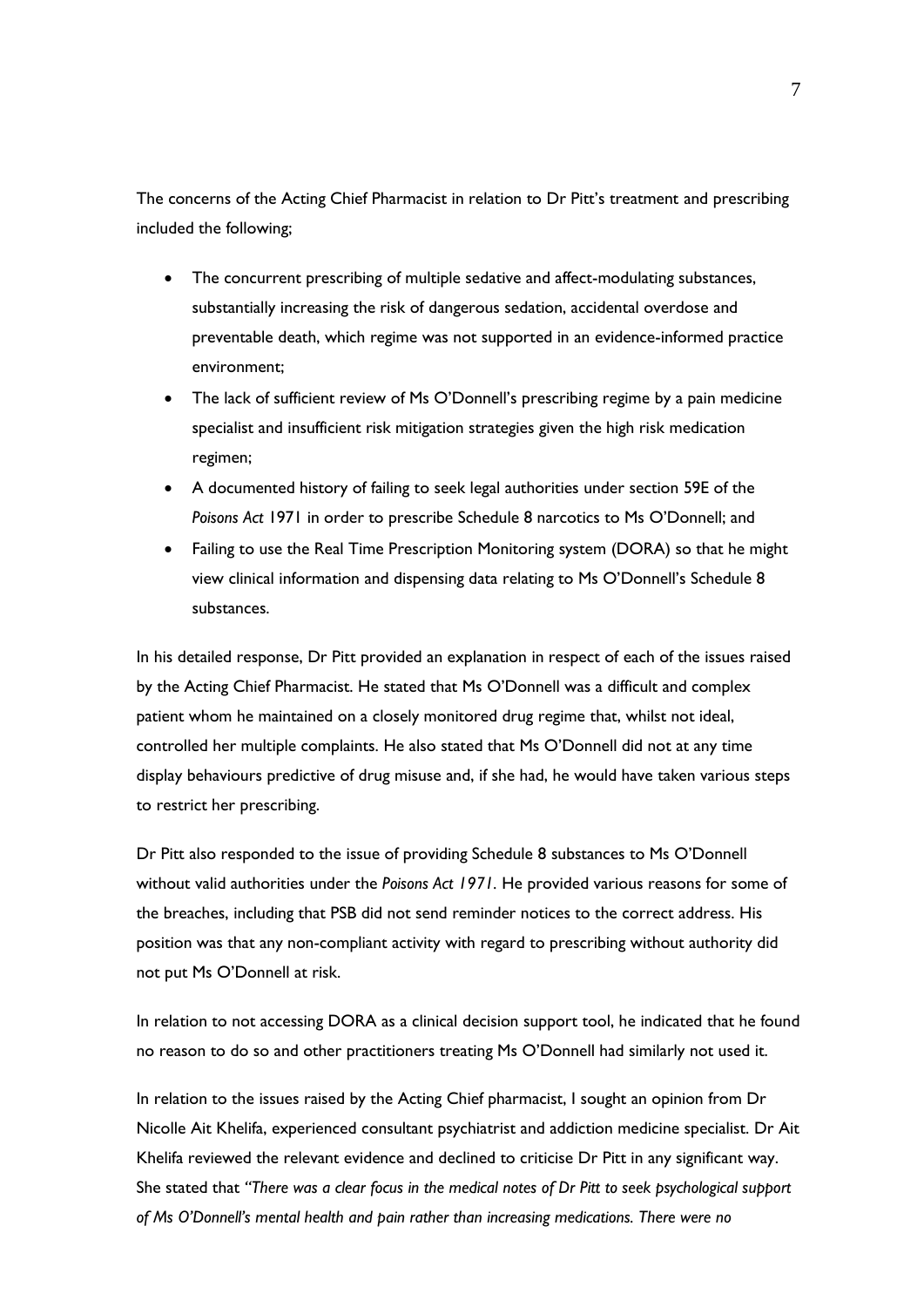*documented attempts to reduce oxycodone or lorazepam, however boundaries were held around prescribing of these."*

Dr Ait Khelifa stated in relation to Dr Pitt's alleged breaches of the regulatory framework;

*"There is a regulatory framework designed to control the misuse of Schedule 8 drugs in Tasmania. By Dr Pitt not submitting authorisations as required by the legislation there was no additional oversight of the prescribing. For this regulatory monitoring to be most effective their needs to be clinical support for clinicians such as networks for ongoing prescriber support and engagement, advice, and review readily available as well."*

In this particular case, although breaches by Dr Pitt occurred, I do not consider that there is sufficient connection to Ms O'Donnell's death to enable me to make further comment. I cannot make a finding to the requisite legal standard as to the cause of Ms O'Donnell's death. Further, I cannot find that Dr Pitt should have been aware that she was likely to abuse other substances which, in combination with her long- prescribed substances, might cause her death. He had been treating Ms O'Donnell for a number of years and a solid doctor-patient relationship had been built in which Dr Pitt did not have reason to suspect her of misusing drugs.

I comment that coroners often encounter cases where doctors regularly prescribe Schedule 8 substances without current authorities from PSB to do so, no doubt due to workload issues or insufficient attention to the expiration of the authority.

In his finding into the death of *Melissa Mary Spencer*, Coroner Cooper stated in respect of such breaches by a medical practitioner:

*"The regulatory system in place is designed to provide a regime which enables the safest possible therapeutic use of narcotic substances by members of the community, recognising that those narcotic substances can have death as a side-effect."* 

I comment that prescribers of schedule 8 substances should ensure that they are in possession of current authorities from PSB in respect of their patients. They should also be registered to DORA, have working knowledge of its use, and access it when needed to enhance safe prescribing practices.